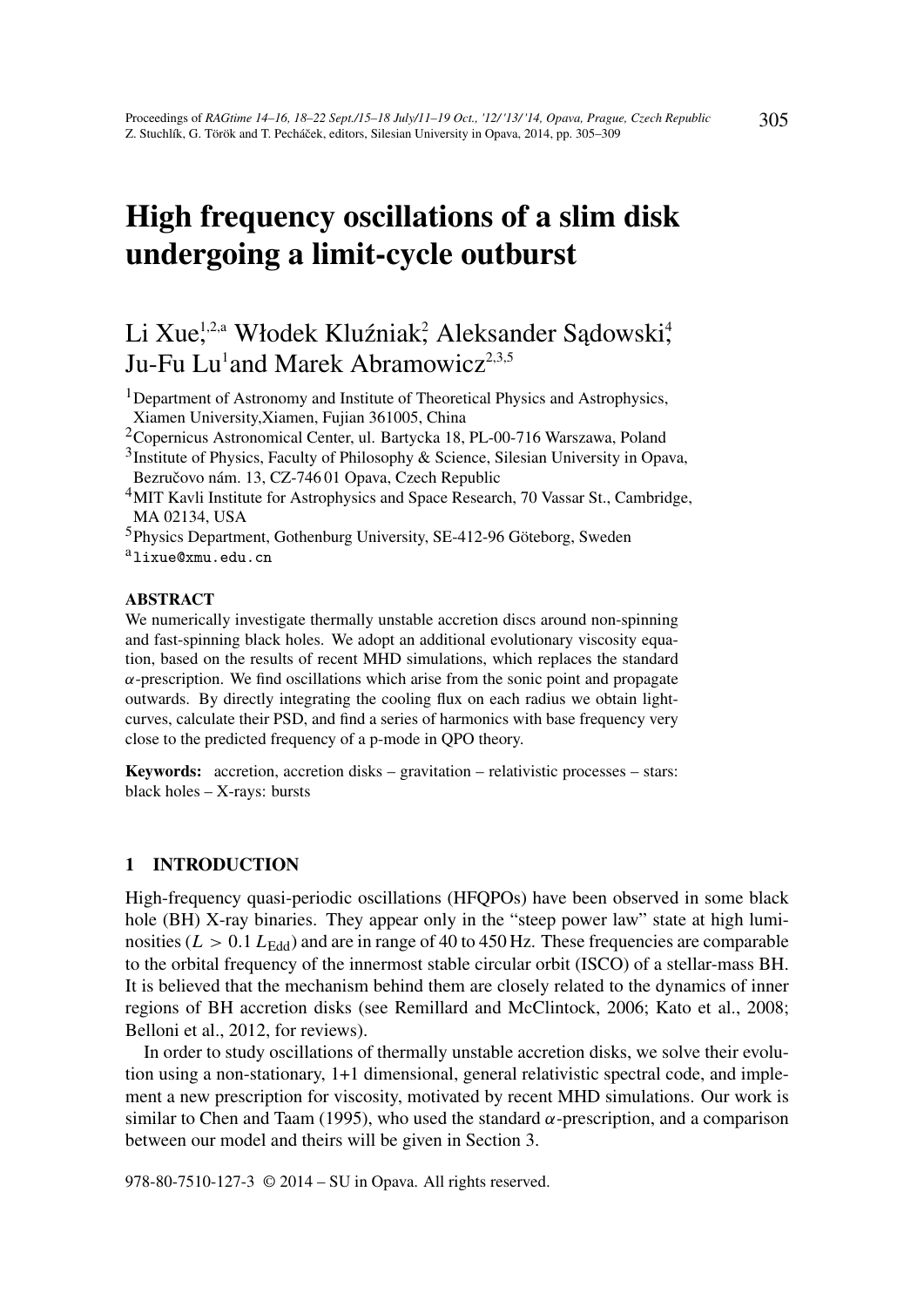#### 2 EVOLUTIONARY VISCOSITY

In our previous paper (Xue et al., 2011), we have described a code and relevant equations for the axisymmetric relativistic accretion flows around spinning black holes. The viscosity in that code is described by the standard  $\alpha$ -prescription (Shakura and Sunyaev, 1973). The viscous stress (only  $r\phi$ -component is non-vanishing) can be written as (The asterisk denotes the standard  $\alpha$ -prescription)

$$
S_{r\phi}^* = -\frac{\nu \Sigma A^{3/2} \gamma^3}{2r^3 \Delta^{1/2}} \frac{\partial \Omega}{\partial r},
$$
\n
$$
S_{r\phi}^* = -\frac{\nu \Sigma A^{3/2} \gamma^3}{2r^3 \Delta^{1/2}} \frac{\partial \Omega}{\partial r},
$$
\n
$$
S_{r\phi}^* = -\frac{\nu \Sigma A^{3/2} \gamma^3}{2r^3 \Delta^{1/2}} \frac{\partial \Omega}{\partial r},
$$
\n
$$
S_{r\phi}^* = -\frac{\nu \Sigma A^{3/2} \gamma^3}{2r^3 \Delta^{1/2}} \frac{\partial \Omega}{\partial r},
$$
\n
$$
S_{r\phi}^* = -\frac{\nu \Sigma A^{3/2} \gamma^3}{2r^3 \Delta^{1/2}} \frac{\partial \Omega}{\partial r},
$$
\n
$$
S_{r\phi}^* = -\frac{\nu \Sigma A^{3/2} \gamma^3}{2r^3 \Delta^{1/2}} \frac{\partial \Omega}{\partial r},
$$
\n
$$
S_{r\phi}^* = -\frac{\nu \Sigma A^{3/2} \gamma^3}{2r^3 \Delta^{1/2}} \frac{\partial \Omega}{\partial r},
$$
\n
$$
S_{r\phi}^* = -\frac{\nu \Sigma A^{3/2} \gamma^3}{2r^3 \Delta^{1/2}} \frac{\partial \Omega}{\partial r},
$$
\n
$$
S_{r\phi}^* = -\frac{\nu \Sigma A^{3/2} \gamma^3}{2r^3 \Delta^{1/2}} \frac{\partial \Omega}{\partial r},
$$
\n
$$
S_{r\phi}^* = -\frac{\nu \Sigma A^{3/2} \gamma^3}{2r^3 \Delta^{1/2}} \frac{\partial \Omega}{\partial r},
$$
\n
$$
S_{r\phi}^* = -\frac{\nu \Sigma A^{3/2} \gamma^3}{2r^3 \Delta^{1/2}} \frac{\partial \Omega}{\partial r},
$$
\n
$$
S_{r\phi}^* = -\frac{\nu \Sigma A^{3/2} \gamma^3}{2r^3 \Delta^{1/2}} \frac{\partial \Omega}{\partial r},
$$
\n
$$
S_{r\phi}^* = -\frac{\nu \Sigma A^{3/2} \gamma^3}{2r^3 \Delta^{1/2}} \frac{\partial \Omega}{\partial r},
$$

$$
v = \frac{2}{3}\alpha H \sqrt{\frac{p}{\rho}},\tag{2}
$$

where  $\Sigma$ ,  $p$ ,  $\rho$  and  $\Omega$  are the mass surface density, total pressure, mass density and rotating angular velocity of accreted gas respectively, and  $\gamma$ , *A* and  $\Delta$  are the relativistic factors whose detailed definitions can be found in Xue et al. (2011). This famous prescription has been used extensively since 1973. It is perfectly simple but may not closely accord with actual accretion flows. The MHD shearing box simulation of Hirose et al. (2009) implied that there is certain time-delay between the viscous stress and total pressure. Penna et al. (2013), relying on several relativistic MHD global simulations, pointed out that the parameter  $\alpha$  is a function of radius, and is not constant in the inner disk region. Therefore, following Hirose et al. (2009) and Penna et al. (2013), we update the code by adopting an additional timedependent stress equation instead of the  $\alpha$ -prescription. This time-dependent equation can be written as

$$
n\tilde{\tau}\frac{\partial S_{r\phi}}{\partial t} = S_{r\phi}^* - S_{r\phi} \,,\tag{3}
$$

$$
\tilde{\tau} = -\left(\frac{\gamma^2 A \Omega}{r^4} \frac{\partial \ln \Omega}{\partial \ln r}\right)^{-1},\tag{4}
$$

where  $\tilde{\tau}$  is the typical time-delay (in practice, we scale it up with the *n* factor in Eq. (3). When  $n \to 0$ , Eq. (3) implies  $S_{r\phi} = S_{r\phi}^*$ , which is equivalent to Eq. (1). It means that the  $\alpha$ -prescription is a trivial case of Eq. (3).

To mimic the radial dependence of the parameter  $\alpha$  observed by Penna et al. (2013), we apply the following  $\alpha$ -profile:

$$
\alpha = \alpha_0 \left( \frac{1 - 2Mr^{-1} + a^2r^{-2}}{1 - 3Mr^{-1} + 2aM^{1/2}r^{-3/2}} \right)^6,
$$
\n(5)

where *M* and *a* are the mass and spin of black hole, respectively. The radial factor, including the exponent 6, was suggested by Penna et al. (2013). Under this profile,  $\alpha$  is almost a constant  $\alpha_0$  in outer disc region with large *r* and increases to higher value radially inwards. We set  $\alpha_0 = 0.1$  and fix the mass supplying rate  $\dot{M}_{\rm S} = 0.06 \dot{M}_{\rm Edd}$  at the outer boundary in this work. These settings are sufficient to make the disc thermally unstable since we observe the limit-cycle outbursts from running code. The impact of viscous time-delay on the thermal instability may be unremarkable since we always observe the similar outbursts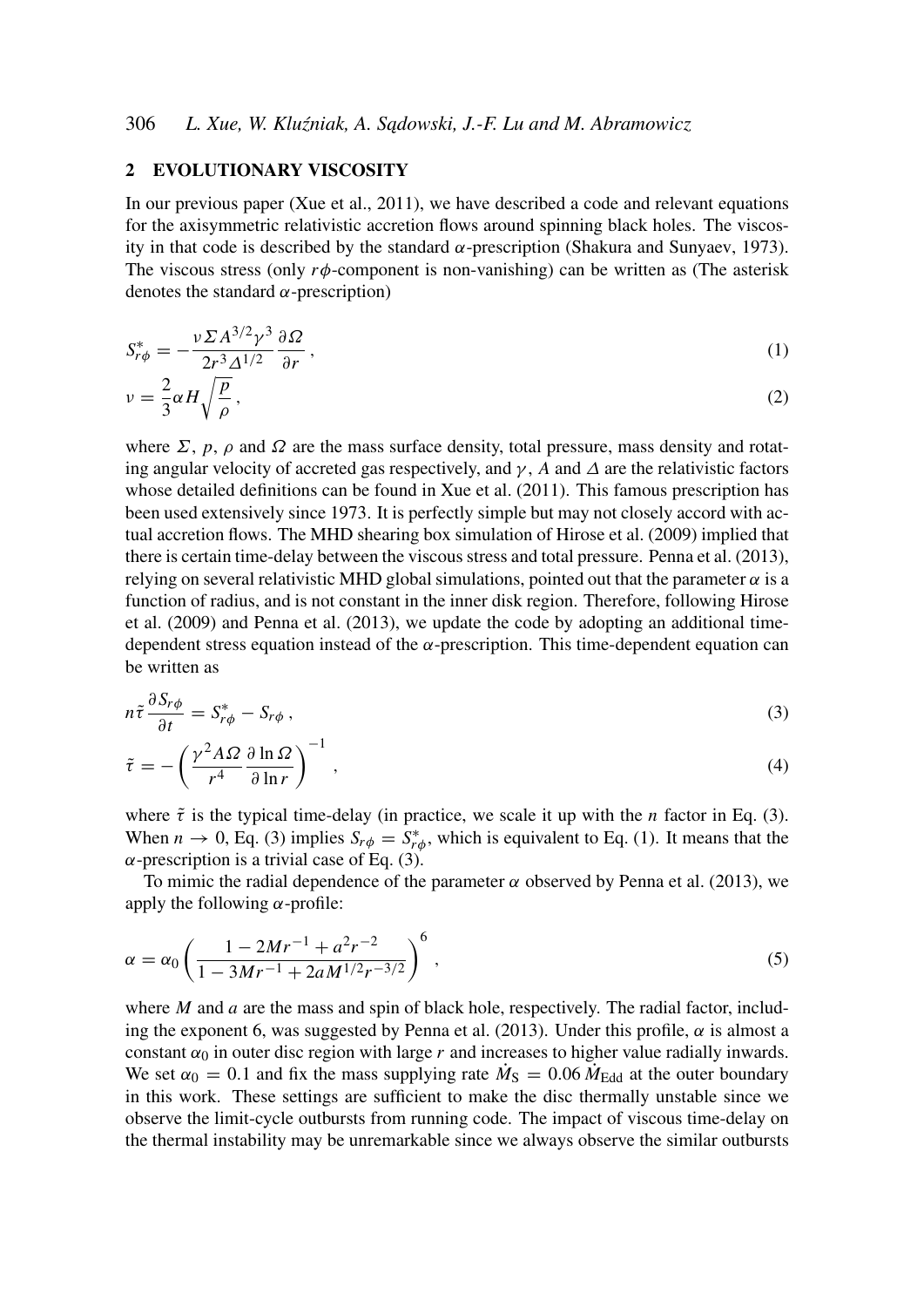on the models with different time-delay parameters *n* in the range 0 to 4. This confirms the analysis of Lin et al. (2011) and Ciesielski et al. (2012) on this kind of delay. However, we find that this time-delay may determine the appearance of the oscillation in the discs (detailed paper in preparation).

#### 3 RESULTS AND DISCUSSION

In Figure 1 we show the power spectral densities (PSDs) of oscillating light-curves for two typical models (around non-spinning and fast-spinning ∼10 *M* black holes). The fundamental frequency (the lowest frequency of harmonics) is  $\sim$  74.9 Hz for the non-spinning model and ∼ 285.6 Hz for the fast-spinning model, which are both close to 71.3 Hz and 300 Hz predicted by the p-mode theory (see below).

The spectrum shows harmonics with frequencies in a regular integer series 1:2:3, . . . The relative strength between harmonics for the fast-spinning model looks much more irregular than the non-spinning one. If there were some background noise in those spectrum of Fig. 1, one might see the losing of some harmonics. For example, in the right panel of Fig. 1, the peak C would be easier to be overwhelmed by noise than peak D. These interesting features are potentially useful for explain the observational QPO pairs. However, direct comparison would require more careful treatment. One should carefully consider the gravitational redshift and ray-bending of the emitted photons. However, for convenience, we only construct the lightcurves by directly integrating the radiation cooling flux at each radius in this work. In order to roughly demonstrate the effects of gravitational red-shift or other blocking effects on radiation emitted from the inner disk region, we show, in Fig. 2, four PSDs made from the light-curves without the radiation contribution from a certain inner cutting region. It is remarkable that the fundamental harmonic (inside the rectangle in all four panels) can not be easily removed from PSDs because of the outward propagation of the oscillation from ISCO. It implies that the measurement of black hole spin with QPO will be very robust even in a case when modulation of the innermost disk is not visible.

Similar oscillations were observed by Chen and Taam (1995) who used the regular viscosity prescription with  $S_{r\phi} \propto \alpha p_{\text{gas}}$ . Perhaps this difference in the treatment of viscosity leads to the different PSDs of our models and theirs. In our models multiple harmonics of the base frequency are observed.

We argue that the oscillations observed in our models could be the trapped p-modes, which are excited by the sonic-point instability in a transonic accretion flow across ISCO (Kato, 1978; Kato et al., 2008). Kato (1978) and Kato et al. (2008) point out that the sonicpoint instability requires large  $\alpha$ . The  $\alpha$ -profile implemented in our code implies that the effective  $\alpha$  in the inner disk region is large enough to trigger the sonic-point instability.

We directly inspect the numerical light-curves and their PSDs obtained from our code. We observe oscillations only in the limit-cycle outburst state ( $L \geq 0.2 L_{\text{Edd}}$ ) when the inner disk region has switched to slim disk mode. On the contrary, there are no oscillations observed in the limit-cycle quiet state ( $L \sim 0.01 L_{\text{Edd}}$ ). This is consistent with the QPO observations (Kato et al., 2008), but not with the sonic-point instability theory which does not discriminate between accretion rates. Recently, the shearing box simulation of Hirose et al. (2014) implied that the effective  $\alpha$  is enhanced by the vertical convection during the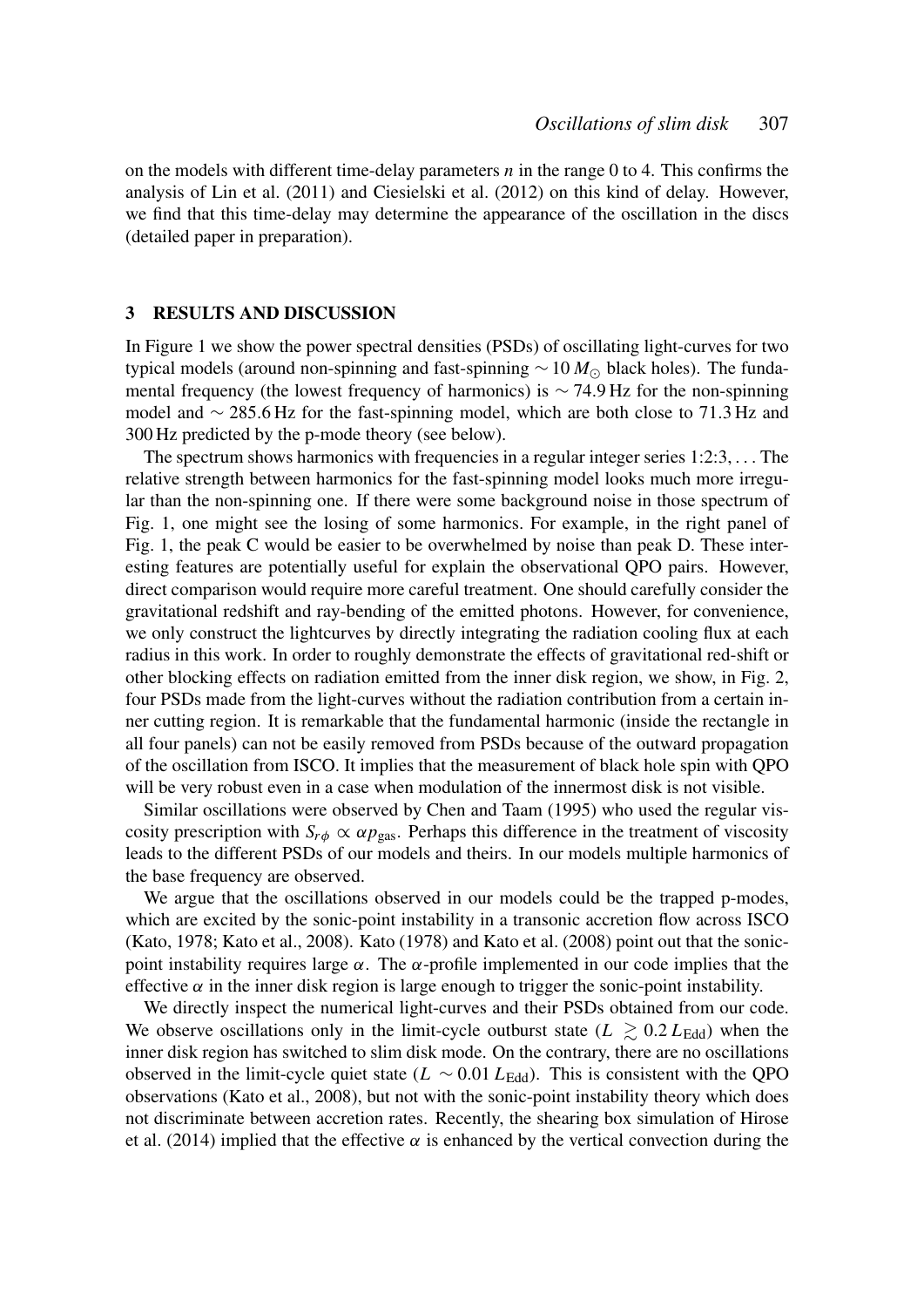

Figure 1. PSDs of light-curves. The left panel is for the disk around a non-spinning black hole  $(a_*) = 0, M = 10 M_{\odot}, n = 1$ . The right panel is for the disk around a fast-spinning black hole  $(a_*) = 0.947$ ,  $M = 7.02 M_{\odot}$ ,  $n = 4$ ). In left panel, the frequencies of peaks A to D are 74.9 Hz, 149.5 Hz, 224.0 Hz, and 299.2 Hz respectively. In the right panel, the frequencies of peaks A to F are 285.6 Hz, 570.1 Hz, 855.7 Hz, 1140 Hz, 1427 Hz, and 1711 Hz respectively.



Figure 2. PSDs of light-curves. From upper to lower, the radius  $r_{\text{cut}}$  of the cut out region increases from 6 *M* to 80 *M* for the same non-spinning model.